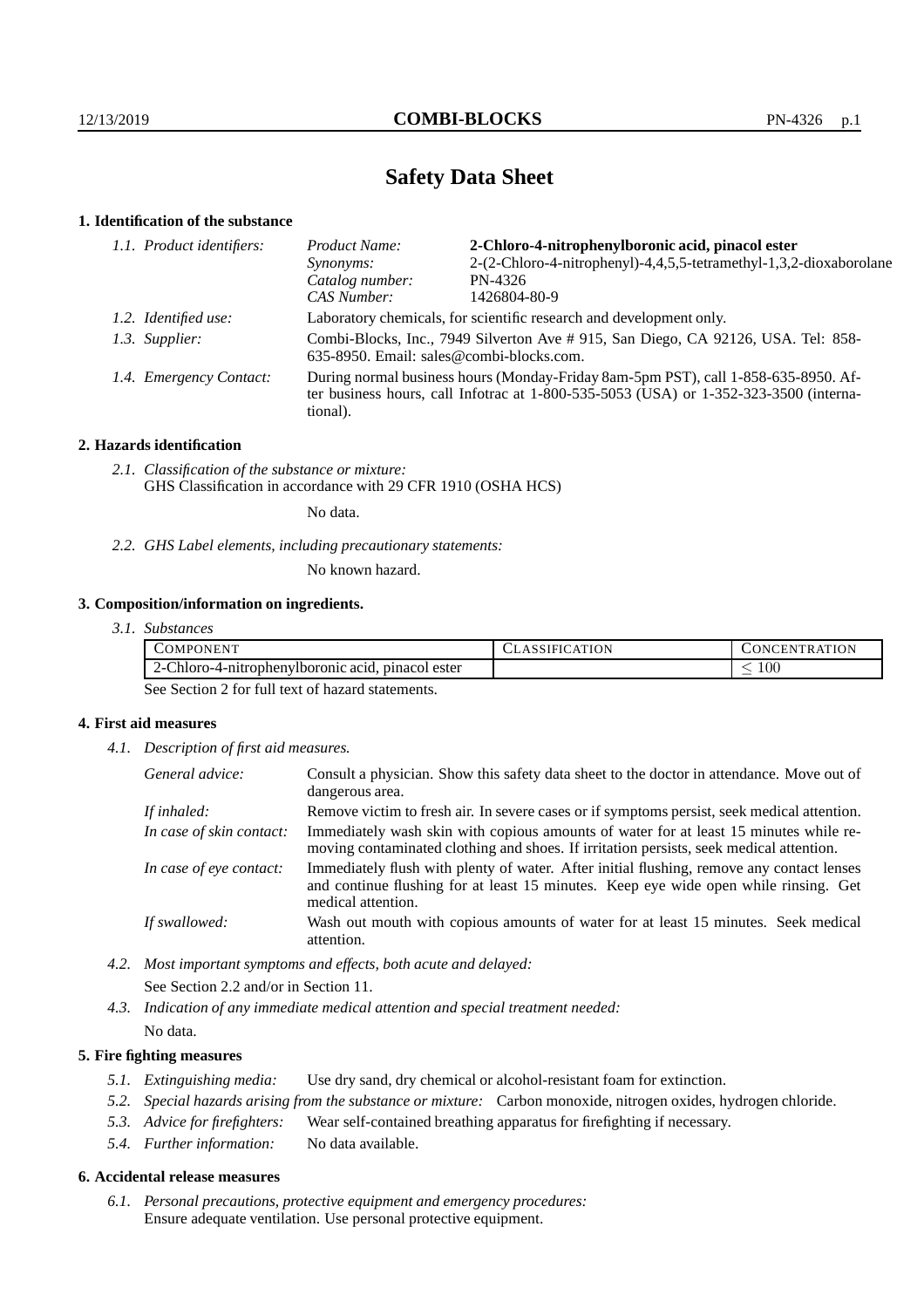|                                | 6.2. Environmental precautions:                                                                                                                                                                                                                            |                                                                                                                                                                                                                                                                    |  |  |
|--------------------------------|------------------------------------------------------------------------------------------------------------------------------------------------------------------------------------------------------------------------------------------------------------|--------------------------------------------------------------------------------------------------------------------------------------------------------------------------------------------------------------------------------------------------------------------|--|--|
|                                | Should not be released into the environment. See Section 12 for additional ecological information.                                                                                                                                                         |                                                                                                                                                                                                                                                                    |  |  |
|                                | 6.3. Methods and materials for containment and cleaning up:                                                                                                                                                                                                |                                                                                                                                                                                                                                                                    |  |  |
|                                | Sweep up or vacuum up spillage and collect in suitable container for disposal.                                                                                                                                                                             |                                                                                                                                                                                                                                                                    |  |  |
|                                | 6.4. Reference to other sections:                                                                                                                                                                                                                          |                                                                                                                                                                                                                                                                    |  |  |
|                                | Refer to protective measures listed in Sections 8 and 13.                                                                                                                                                                                                  |                                                                                                                                                                                                                                                                    |  |  |
|                                | 7. Handling and storage                                                                                                                                                                                                                                    |                                                                                                                                                                                                                                                                    |  |  |
|                                |                                                                                                                                                                                                                                                            | 7.1. Precautions for safe handling: Avoid contact with skin and eyes. Avoid inhalation of vapour or mist. Keep away<br>from sources of ignition - No smoking. Take measures to prevent the build up of electro-<br>static charge. For precautions see section 2.2. |  |  |
|                                | 7.2. Conditions for safe storage, including any incompatibilities: Store refrigerated. Keep container tightly closed in<br>a dry and well-ventilated place. Containers which are opened must be carefully resealed<br>and kept upright to prevent leakage. |                                                                                                                                                                                                                                                                    |  |  |
|                                | 7.3. Specific end use(s):                                                                                                                                                                                                                                  | Laboratory chemicals, for scientific research and development only.                                                                                                                                                                                                |  |  |
|                                | 8. Exposure Controls / Personal protection                                                                                                                                                                                                                 |                                                                                                                                                                                                                                                                    |  |  |
|                                | 8.1. Control parameters:                                                                                                                                                                                                                                   |                                                                                                                                                                                                                                                                    |  |  |
|                                | Components with workplace control parameters: Contains no substances with occupational exposure limit values.                                                                                                                                              |                                                                                                                                                                                                                                                                    |  |  |
|                                | 8.2. Exposure controls:                                                                                                                                                                                                                                    |                                                                                                                                                                                                                                                                    |  |  |
|                                |                                                                                                                                                                                                                                                            | Appropriate engineering controls: Ensure that eyewash stations and safety showers are close to the workstation<br>location. Ensure adequate ventilation, especially in confined areas.                                                                             |  |  |
| Personal protective equipment: |                                                                                                                                                                                                                                                            |                                                                                                                                                                                                                                                                    |  |  |
|                                | Eye/face protection:                                                                                                                                                                                                                                       | Wear appropriate protective eyeglasses or chemical safety goggles as described by OSHA's<br>eye and face protection regulations in 29 CFR 1910.133 or European Standard EN166.                                                                                     |  |  |
|                                | Skin protection:                                                                                                                                                                                                                                           | Handle with gloves. Gloves must be inspected prior to use. Use proper glove removal<br>technique (without touching glove's outer surface) to avoid skin contact with this product.                                                                                 |  |  |

| Eye/face protection:               | Wear appropriate protective eyeglasses or chemical safety goggles as described by OSHA's<br>eye and face protection regulations in 29 CFR 1910.133 or European Standard EN166.                                                                                                                                         |
|------------------------------------|------------------------------------------------------------------------------------------------------------------------------------------------------------------------------------------------------------------------------------------------------------------------------------------------------------------------|
| Skin protection:                   | Handle with gloves. Gloves must be inspected prior to use. Use proper glove removal<br>technique (without touching glove's outer surface) to avoid skin contact with this product.<br>Dispose of contaminated gloves after use in accordance with applicable laws and good<br>laboratory practices. Wash and dry hands |
| <b>Body Protection:</b>            | Complete suit protecting against chemicals, Flame retardant antistatic protective clothing.,<br>The type of protective equipment must be selected according to the concentration and<br>amount of the dangerous substance at the specific workplace.                                                                   |
| Respiratory protection:            |                                                                                                                                                                                                                                                                                                                        |
| Control of environmental exposure: | Prevent further leakage or spillage if safe to do so. Do not let product enter<br>drains.                                                                                                                                                                                                                              |

## **9. Physical and chemical properties**

*9.1. Information on basic physical and chemical properties*

| (a)                        | Appearance:                                   | Solid               |
|----------------------------|-----------------------------------------------|---------------------|
| (b)                        | Odour:                                        | No data             |
| (c)                        | Odour Threshold:                              | No data             |
| (d)                        | pH:                                           | No data             |
| (e)                        | Melting point/freezing point:                 | $70 - 80^{\circ}$ C |
| (f)                        | Initial boiling point and boiling range:      | No data             |
| (g)                        | Flash point:                                  | No data             |
| (h)                        | Evaporatoin rate:                             | No data             |
| (i)                        | Flammability (solid, gas):                    | No data             |
| (j)                        | Upper/lower flammability or explosive limits: | No data             |
| $\rm(k)$                   | Vapour pressure:                              | No data             |
| $\left( \mathrm{l}\right)$ | Vapour density:                               | No data             |
| (m)                        | Relative density:                             | No data             |
| (n)                        | Water solubility:                             | No data             |
| $\circ$                    | Partition coefficient: n-octanol/water:       | No data             |
| (p)                        | Auto-ignition:                                | No data             |
| (q)                        | Decomposition temperature:                    | No data             |
| (r)                        | Viscosity:                                    | No data             |
| (s)                        | Explosive properties:                         | No data             |
| (t)                        | Oxidizing properties:                         | No data             |